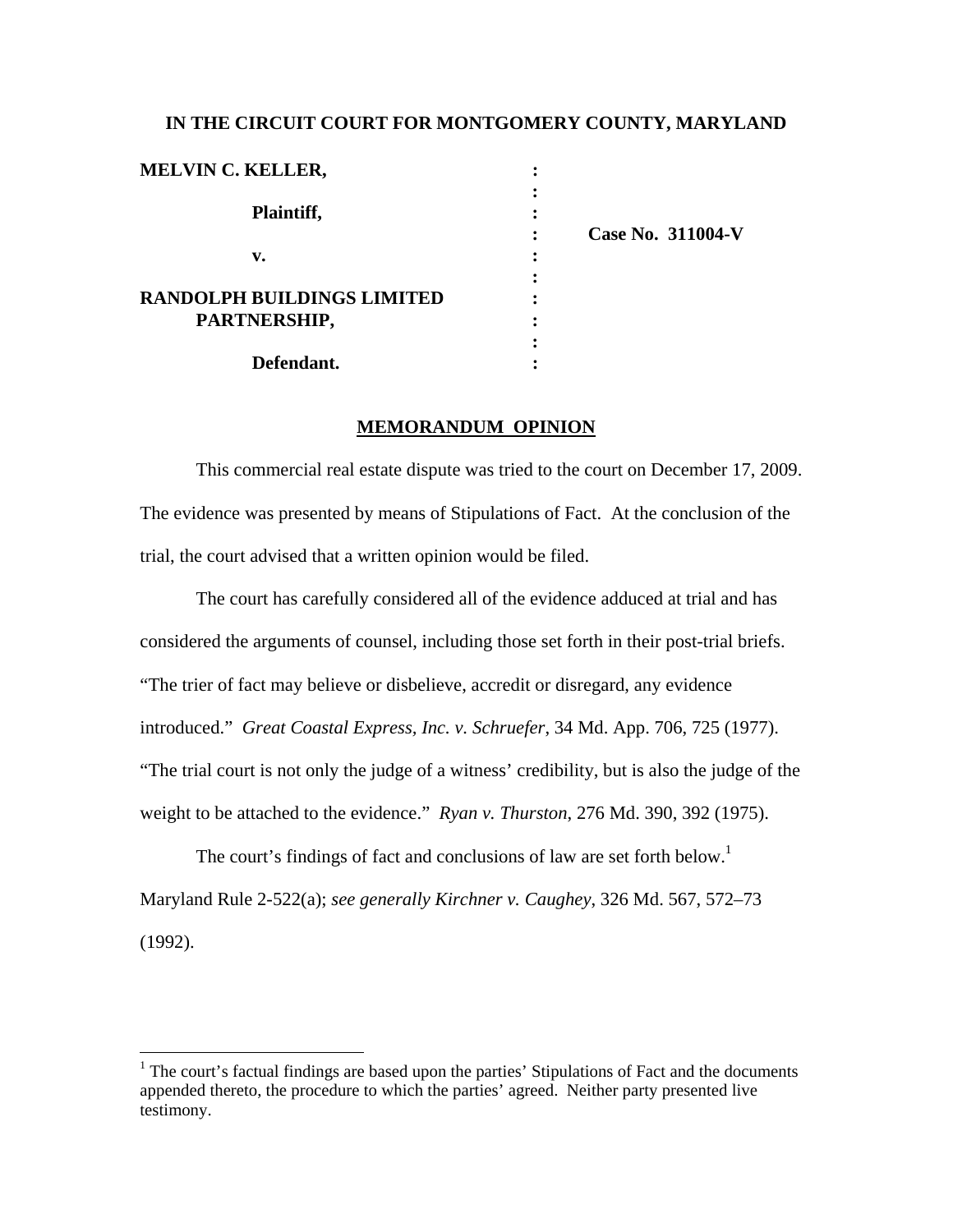#### I. Facts and Procedural History

On March 27, 2009, the plaintiff, Melvin C. Keller ("Keller"), filed a one-count complaint to quiet title to real property that he owns, located at 11500 Schuylkill Road in Rockville, Maryland ("Keller's Property"). (DE # 1). The property is used as a commercial office and warehouse space. Keller filed an amended complaint, also to quiet title, on August 7, 2009. (DE # 11).

The defendant is Randolph Buildings Limited Partnership ("Randolph Buildings"). Randolph owns real property located at 4921 Wyaconda Road in Rockville, Maryland ("Randolph Building' Property), which is adjacent to Keller's Property. Randolph Buildings answered the amended complaint on August 25, 2009. (DE # 12).

In 1990, Keller approached Allen Kronstadt, Randolph Buildings' sole general partner, and requested an easement to install, maintain, and use a ramp on Randolph Buildings' property, as well as to use an existing driveway on Randolph Buildings' property. Keller wanted the easement in order to add a 7,000 square foot addition to his property, including a second floor. Keller wanted a ramp to the second floor to allow for truck and pedestrian access to that new floor. The Montgomery County Code requires any second floor addition to have two exits. The easement Keller requested provided the required second exit.

 Kronstadt was willing to grant Keller the requested easement on condition that Randolph Buildings was accorded a right of first refusal to purchase Keller's property and an easement allowing Randolph Buildings to place signage on Keller's Property. According to Kronstadt, the right of first refusal and the signage easement was to be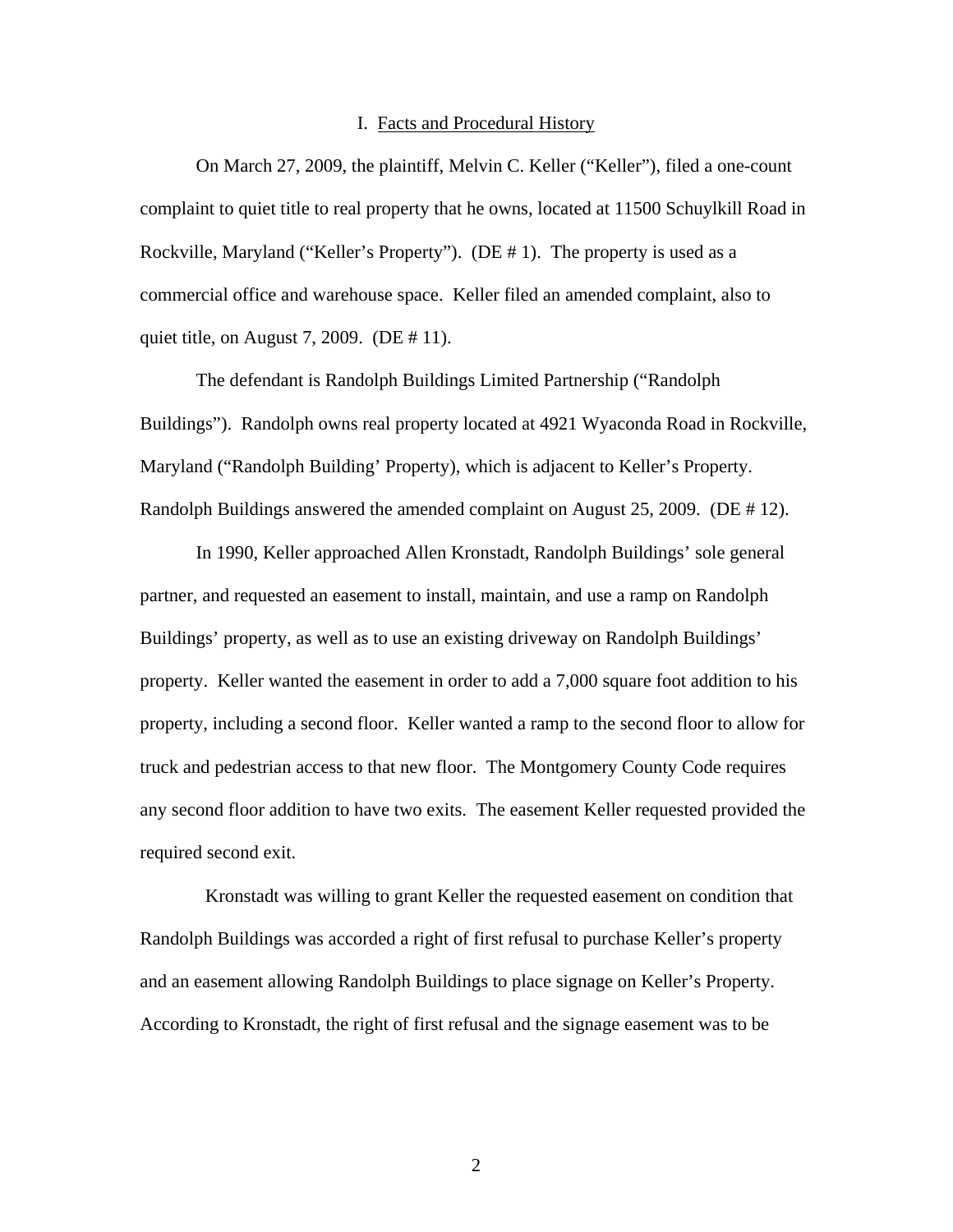binding on Keller's successors and assigns, and neither would terminate upon Keller's sale of the property.

According to Keller, he intended the right of first refusal to be binding on himself, as well as on members of his immediate family if he transferred the property to an immediate family member. Keller had no recollection of any discussion with Kronstadt regarding whether the right of first refusal would be binding on his heirs, successors, and assigns.

On July 10, 1991, Randolph Buildings and Keller entered into an Agreement entitled "Easement Agreement and First Right of Refusal for Purchase of Grantee's Property." This Agreement was recorded twice in the land records of Montgomery County: once at Liber 9861 Folio 749, and then again at Liber 9921 Folio 542. This ensured that notice of the Agreement was on record in connection with both parcels of real estate.

The Agreement provides that it is made between Randolph Buildings, as Grantor, and Keller, as Grantee. The preamble recites the parties' ownership of certain realty and their mutual desire to grant certain easements and the purposes of those easements.

In Paragraph One, the Grantor grants an easement to the Grantee to install the ramp, and in Paragraph Two, the Grantor grants an easement to the Grantee to have the nonexclusive use of an existing driveway. Paragraph Three provides that the Grantee shall maintain the ramp at his own expense.

In Paragraph Four, the Grantee covenants "for himself, his heirs, successors and assigns" to indemnify the Grantor for any loss or damage arising out of the Grantee's use of the ramp.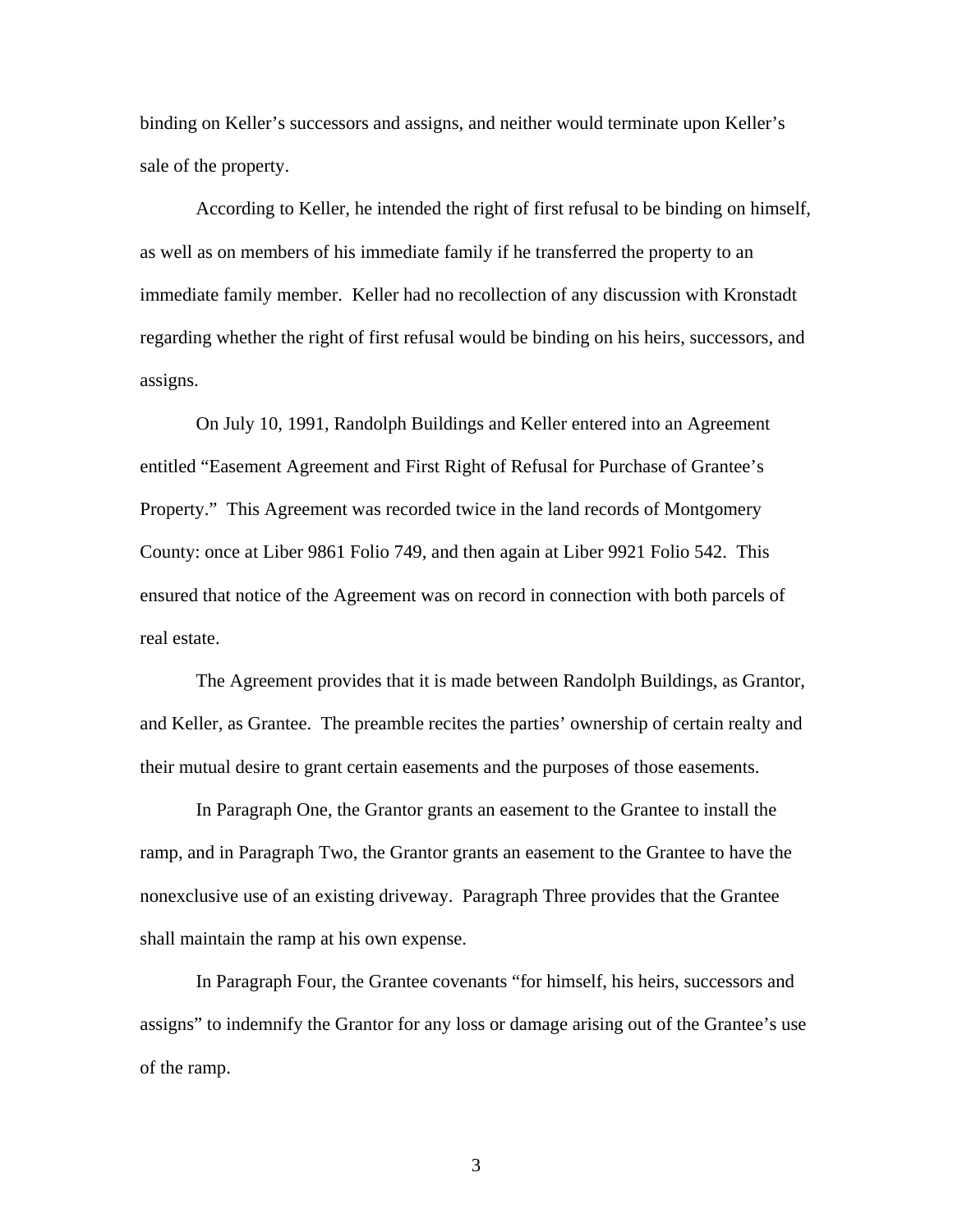Paragraph Five provides: "That the GRANTEE hereby grants unto GRANTOR a 'right of first refusal' as to any bona fide offer to purchase the aforementioned GRANTEE'S PARCEL and/or prior to any transfer by GRANTEE of GRANTEE'S PARCEL (other than a transfer to immediate family members of GRANTEE who shall be bound by this Agreement)."

Paragraph Seven provides: "This Agreement shall be binding upon and shall inure to the benefit of the parties hereto, their respective heirs, successors and assigns."

At the time the Agreement was executed, Kronstadt believed that the right of first refusal Keller granted to Randolph Buildings was perpetual and would be binding not only upon Keller personally, but also upon his successors and assigns. Kronstadt, on behalf of Randolph Buildings, would not have agreed to a perpetual easement to Keller for both the ramp and the driveway if the right of first refusal terminated upon Keller's sale of Keller's Property to a third party.

Keller, on the other hand, believed that the right of first refusal he granted to Randolph Buildings would be binding only on himself and immediate family members to whom he transferred the Keller property, but not upon third party buyers.

In 1991, Keller installed a ramp on Randolph Buildings' Property, and his property has benefitted from this ramp and driveway access since that time. Randolph Buildings has been unable to use the signage easement granted to it by Keller because of a Montgomery County zoning ordinance. Since the execution of the Agreement, Keller has obtained three loans on his property, notwithstanding the recordation of the right of first refusal.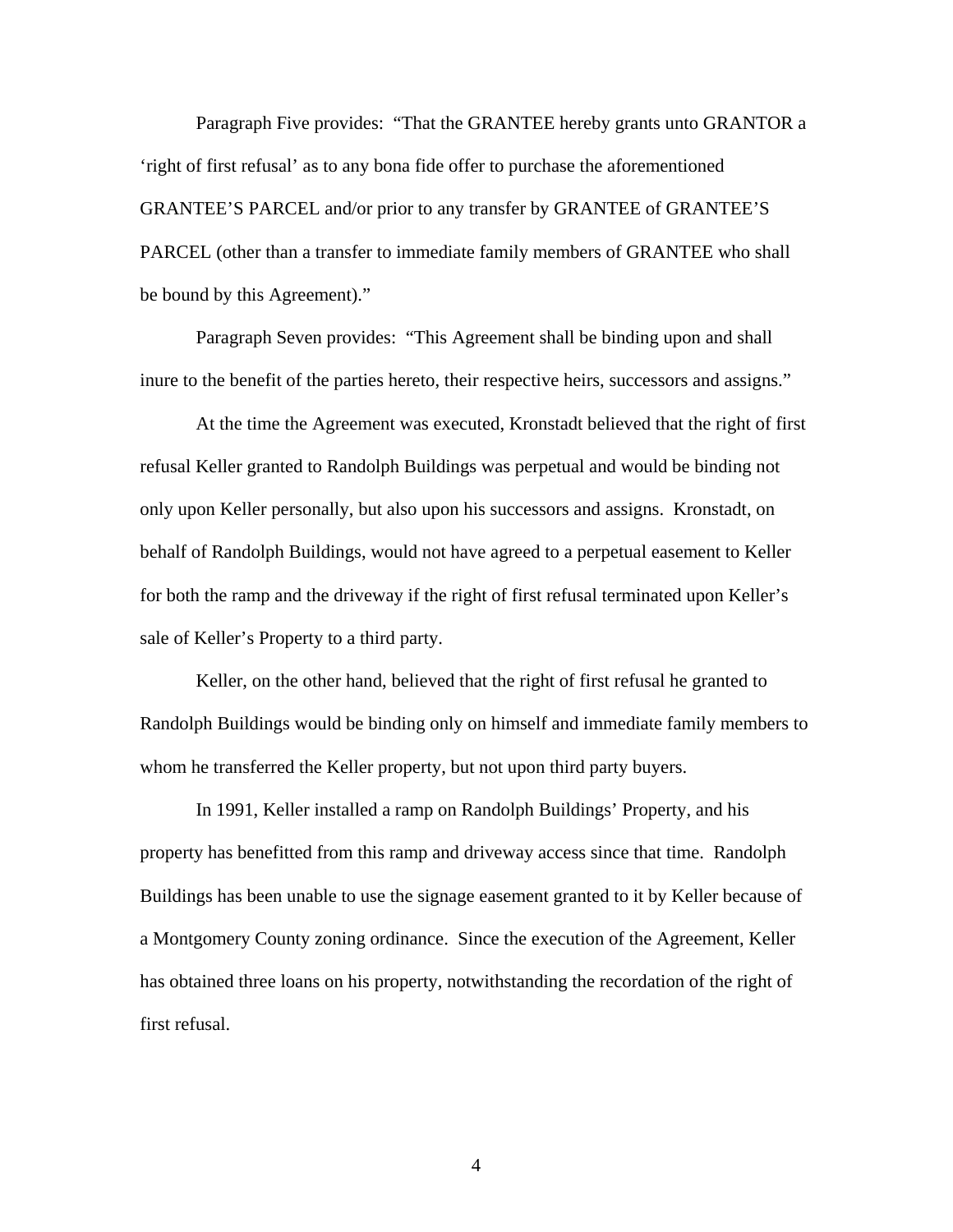Keller filed suit on March 27, 2009, seeking a declaration that the right of first refusal is binding only upon Keller personally, and that it would not encumber the property after a sale. Keller had received a third-party offer for the Property in August 2008. This offer was in the form of a letter of intent and did not expressly require the release of Randolph Buildings' right of first refusal. The offer was relayed to Randolph Buildings which, in November 2008, declined to purchase the Property. Keller requested, but Randolph Buildings declined to sign, a termination agreement stating expressly that the right of first refusal would not survive the closing of a third-party sale. The prospective purchaser that submitted the August 2008 offer did not purchase Keller's Property.

Keller filed an amended complaint on August 5, 2009. The amended complaint references a second offer on Keller's Property, made on July 7, 2009. The second offer was relayed to Randolph Buildings, which declined to exercise the right of first refusal on July 16, 2009. This prospective purchaser was able to obtain financing, but the bank requested that Randolph Buildings sign a Subordination Agreement, subordinating the right of first refusal to the bank in the event of a foreclosure. This transaction did not close. Keller's Property is currently listed for sale and is being shown to prospective purchasers, but there are no offers, letters of intent, or contracts currently pending on the Keller Property.

Keller seeks the following relief: (1) a declaratory judgment that the crosseasement granted by Randolph Buildings run with the land and are binding on Keller, Randolph Buildings, and all of their successors, heirs and assigns; (2) a declaratory judgment that the right of first refusal granted by Keller is binding only on Keller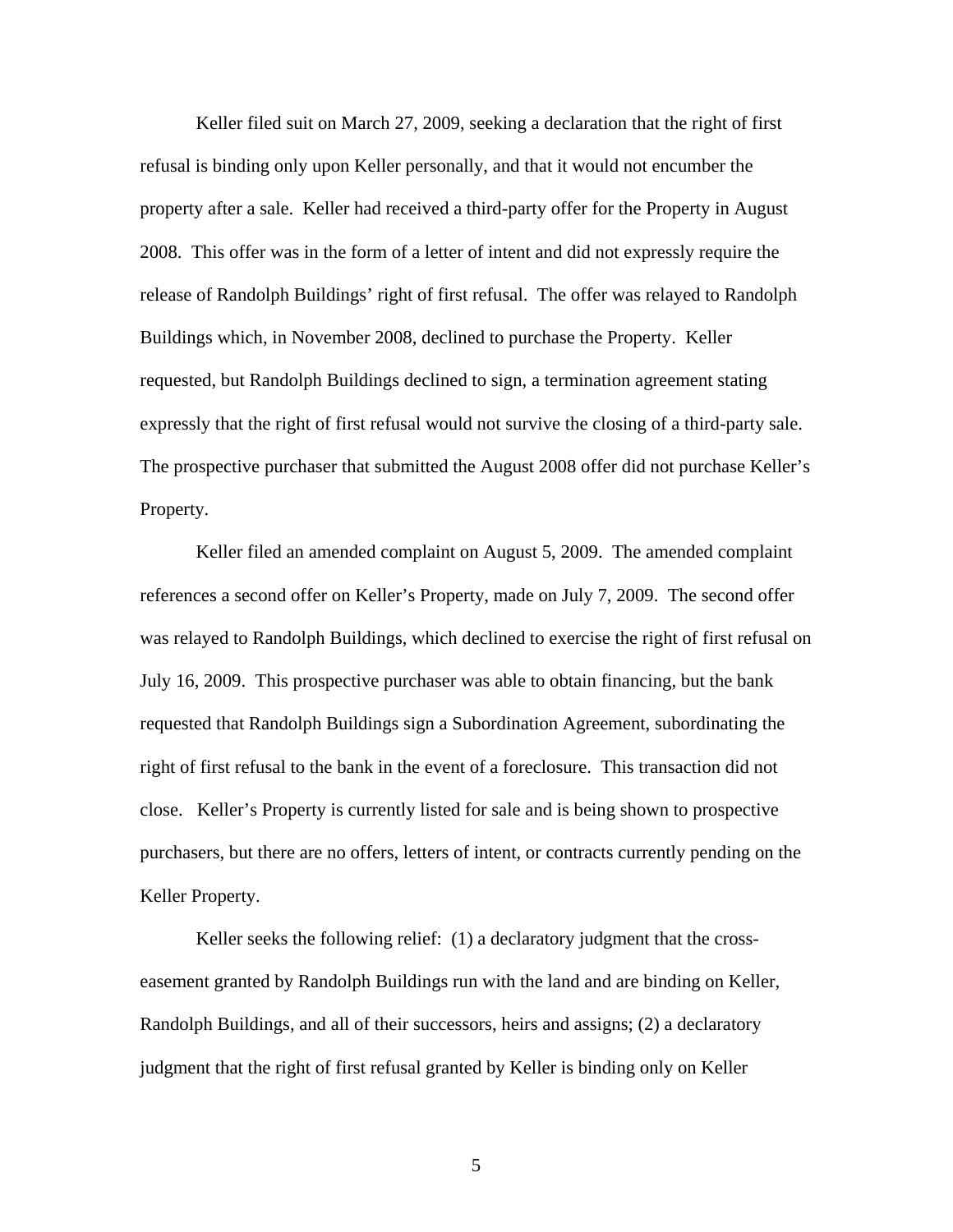personally; and (3) a declaratory judgment requiring Randolph Buildings exercise or decline to exercise its right of fist refusal within ten days of presentment. Keller also seeks attorneys' fees, even though there is no fee-shifting clause in the Agreement

Randolph Buildings contends that the case is not ripe for adjudication, because there is no current offer for Keller's Property. It also objects to the request that the court insert into the Agreement a ten day response provision, a term which is absent from the contract. Its principal contention, however, is that the right of first refusal is perpetual, and not simply personal to Keller. Randolph Buildings sees Keller as attempting to strip it of the essence of the bargained for exchange, the right of first refusal, which Keller granted in return for the easements which now burden Randolph Building' Property. In the event that the right of first refusal is held to violate the Rule Against Perpetuities, Randolph Buildings asks the court to find the entire Agreement invalid or unenforceable due to lack of consideration or a failure of performance.

#### II. Principles of Contract Interpretation

Maryland adheres to the objective rule of contract interpretation, giving effect to the terms of the parties' agreement. *See, e.g., Myers v. Kayhoe*, 391 Md. 188, 198 (2006); *Tomran, Inc. v. Passano*, 391 Md. 1, 13 (2006); *General Motors Acceptance Corp. v. Daniels*, 303 Md. 254, 261 (1985). "A court will presume that the parties meant what they said in an unambiguous contract, without regard to what the parties to the contract personally thought it meant or intended it to mean." *Maslow v. Vanguri*, 168 Md. App. 298, 318 (2006).

Whether a contract is ambiguous is a question of law. "A written contract is ambiguous if, when read by a reasonably prudent person, it is susceptible of more than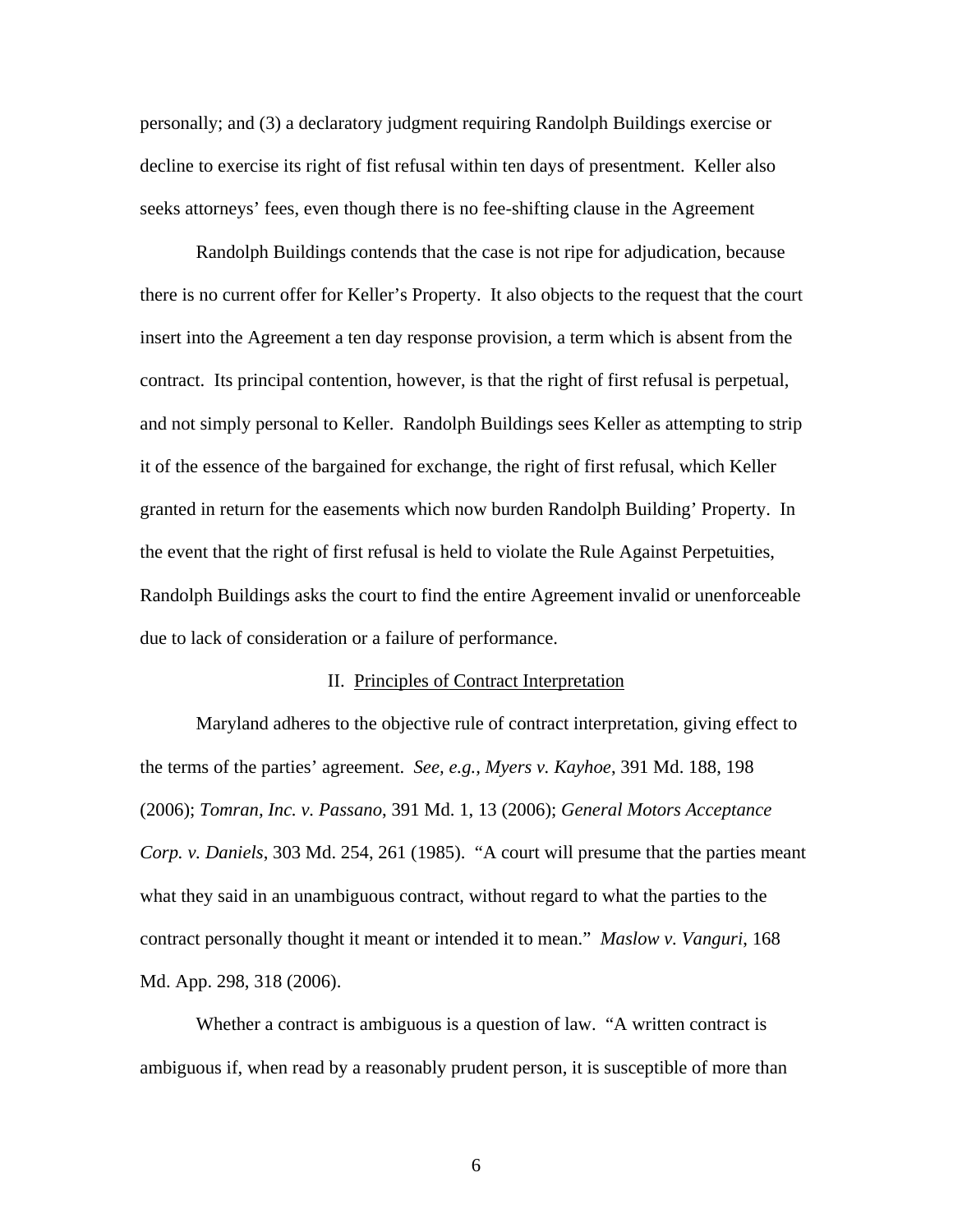one meaning." *Prison Health Services, Inc. v. Baltimore County*, 172 Md. App. 1, 9 (2006). "When contract language is ambiguous, its meaning becomes a question of fact and extrinsic evidence may be considered to determine the intent of the parties." *Id*. In other words, "[i]f a trial court finds that a contract is ambiguous, it may receive parol evidence to clarify the meaning." *Phoenix Services v. Johns Hopkins Hosp.*, 167 Md. App. 327, 393 (2006). Likewise, the converse is true. If a contract is "complete and unambiguous, parol evidence is inadmissible as a matter of substantive law to vary, alter or contradict it in the absence of fraud, accident or mutual mistake." *McLain v. Pernell*, 255 Md. 569, 572 (1969), *quoted with approval in Bernstein v. Kapneck*, 290 Md. 452, 460 (1981). "Without the presence of one of these excusing factors 'one having the capacity to understand a written document who reads it, or, without reading it or having read it to him, signs it, is bound by his signature.'" *Higgins v. Barnes*, 310 Md. 532, 537 (1987), *quoting in part Rossi v. Douglas*, 203 Md. 190,199 (1953).

All provisions of a contract must be considered together, giving effect to every clause and phrase, and construed under the objective standard of what a reasonable person in the position of the parties would conclude the manifestations to mean. *Owens-Illinois v. Cook,* 386 Md. 468, 496–97 (2005); *Wells v. Chevy Chase Bank*, 363 Md. 232, 250–51 (2001). "[T]he intention of the parties must be garnered from the terms of the contract considered as a whole, and not from the clauses considered separately." *Kasten Constr. v. Rod Enterprises*, 268 Md. 318, 329 (1973). "In the construction of contracts, words are given their ordinary meaning." *Id*.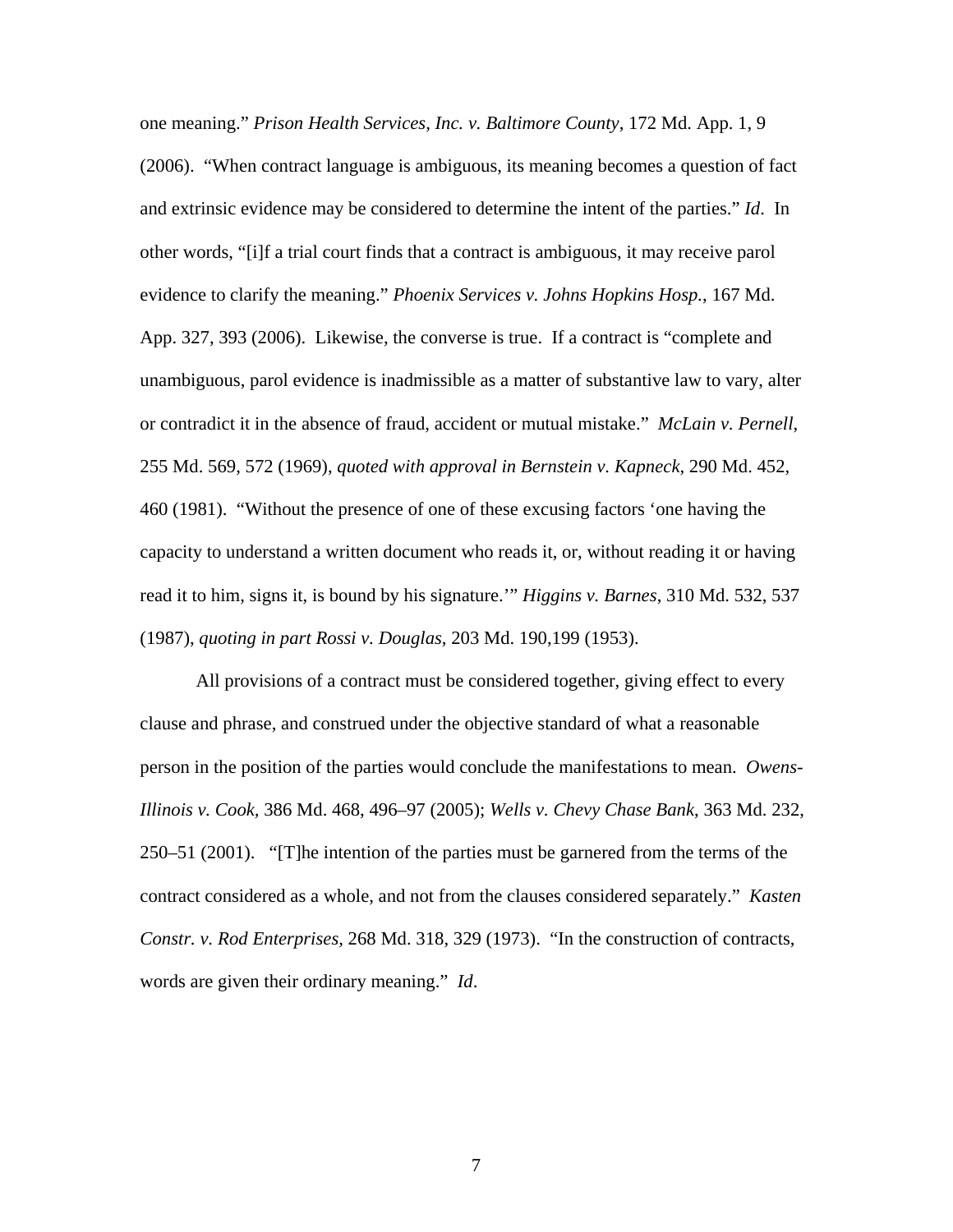### III. Rights of First Refusal and the Rule Against Perpetuities

 Randolph Buildings first argues that the modern trend is not to apply the Rule Against Perpetuities to rights of first refusal. *See, e.g., Old Port Cove Holdings, Inc. v. Old Port Cove Condominium Ass'n One, Inc*., 986 So.2d 1279, 1288 (Fla. 2008). The short answer to this contention is that the Court of Appeals held to the contrary in *Ferraro Constr. Co. v. Dennis Rourke Corp*., 311 Md. 560, 573–76 (1988). *Ferraro* remains the law in Maryland. *See David A. Bramble, Inc. v. Thomas*, 396 Md. 443, 452 n. 6 (2007). This court simply cannot disregard a holding of the Court of Appeals. The Court of Appeals in *Ferrero* said: "[E]ven a right of first refusal tied to a bona fide offer may constitute an unreasonable restraint on alienation if the right is of unlimited duration." 311 Md. at 574. As a consequence, the court must consider whether the right of first refusal granted in the Agreement applies only to Keller, thereby avoiding the Rule Against Perpetuities, or is perpetual and thus violates the Rule. $<sup>2</sup>$ </sup>

 Keller contends that that the result in this case is controlled by *Park Station Limited Partnership, LP v. Bosse*, 378 Md. 122 (2003). The principal issue before the Court of Appeals in that case was whether a transfer of real property was a sale or a gift. The Court of Appeals first held that the the transaction at issue was a gift and, as a consequence, the right of first refusal was not even triggered. *Id*. at 128–30. Although arguably unnecessary to the resolution of the case, the Court of Appeals nevertheless proceeded to consider an issue raised by the cross-appeal: whether the right of first refusal in the contract, as construed by the cross-appellant, violated the Rule Against

 $\overline{a}$ 

<sup>2</sup> As the Court of Appeals noted in *Ferraro*, the General Assembly may, if it so elects, except certain transactions from the common law Rule Against Perpetuities. 311 Md. at 575. Presumably, the General Assembly could enact a statute exempting rights of first refusal in commercial real estate contracts from the Rule.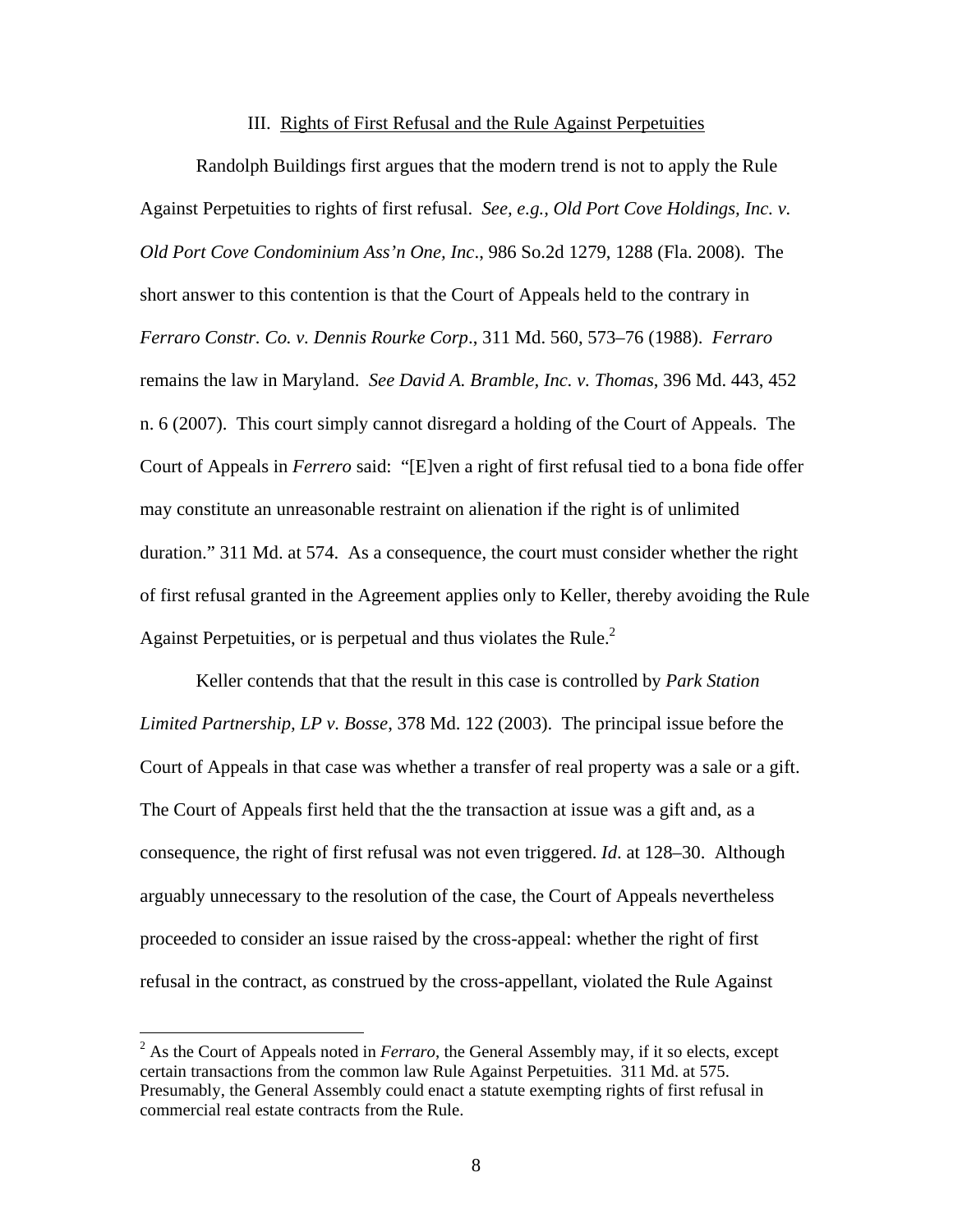Perpetuities. The Court held that it did not, based on the way the contract was drafted. It agreed with the circuit court that the parties intended for the right to be personal, and that the contract did not intend for it to be transferable or assignable. *Id*. at 137–38. In other words, because there was a measuring life, the right of first refusal would vest, if at all, within the time provided by the Rule.

 Keller maintains that the contracts in Park Station and this case are virtually indistinguishable. There are some similarities between the contract in *Park Station* and the Agreement at issue in this case, but there are also significant differences. The facts of this case, moreover, bear little resemblance to the facts either in *Ferraro* or *Park Station*. However, the court need not decide whether the contract language differences, alone, require the same or a different result.

Section 1-103 of the Real Property Article provides:

 Unless otherwise *expressly* provided, any obligation imposed on or right granted to any person *automatically* is binding on or inures to the benefit of his assigns, successors, heirs, legatees, and personal representatives. However, this section is not to be construed to create or confer any rights of assignment where none would exist otherwise.

(Emphasis added). The parties in *Park Station* did not refer to, and the Court of Appeals did not address, the applicability, if any, of this statute to a right of first refusal. The decision in *Park Station* turned solely upon the Court's construction of the language of the specific contract before it. *Jurgensen v. The New Phoenix Atlantic Condo. Council*, 380 Md. 106, 118 n. 11 (2004). Fairly read, footnote 11 in *Jurgensen* leaves open the question of whether the result in *Park Station* would have been different had the Court of Appeals considered and applied Section 1-103 of the Real Property Article to the contract in that case.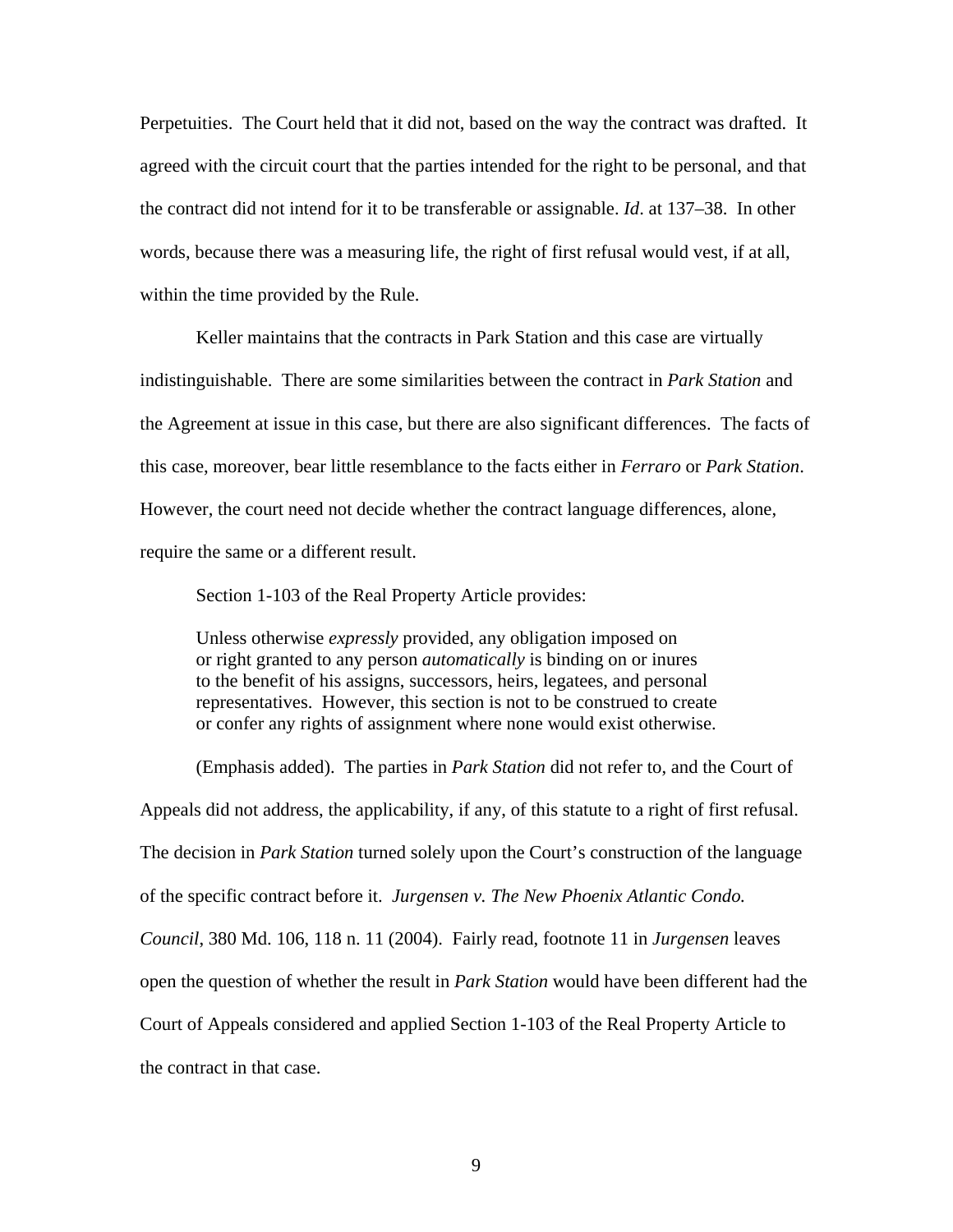Maryland long has adhered to the principle that the laws that exist at the time of the making of a contract become part of the agreement as if they had been expressly incorporated into its terms. *Wright v. Commercial & Sav. Bank*, 297 Md. 148, 153 (1983); *Griffith v. Scheungrab*, 219 Md. 27, 33 (1959); *Hearn v. Hearn*, 177 Md. App. 525, 535 (2007). The plain meaning of Section 1-103 of the Real Property Article is that unless the contract *expressly* provides otherwise, the obligations and rights granted in the instrument affecting real property *automatically* bind assigns, successors, heirs, legatees and personal representatives. The purpose behind such a requirement in connection with contracts affecting land is manifest: to avoid the very type of controversy presented in this case due to inattentive drafting of real property contracts, potentially inconsistent contract clauses, and differing recollections of contractual intent.

Nowhere in the Agreement before the court did the parties *expressly* provide that the right of first refusal, granted in Paragraph Five, would not bind Keller's successors and assigns. Paragraph Seven of the Agreement states in plain English that the "Agreement shall be binding upon and shall inure to the benefit of the parties hereto, their respective heirs, successors and assigns," suggesting the contrary. Hence, even if Keller is correct that the Agreement in this case, from the point of view of contract terms alone, is indistinguishable from that construed in *Park Station* (which it is not), the application of Section 1-103 of the Real Property Article changes the result because the statute automatically binds successors and assigns to the right granted in Paragraph 5. In sum, the court holds that the right of first refusal granted under the Agreement is perpetual, applies to Keller and his heirs, successors and assigns, and thus violates the Rule Against Perpetuities, as construed in *Ferraro*.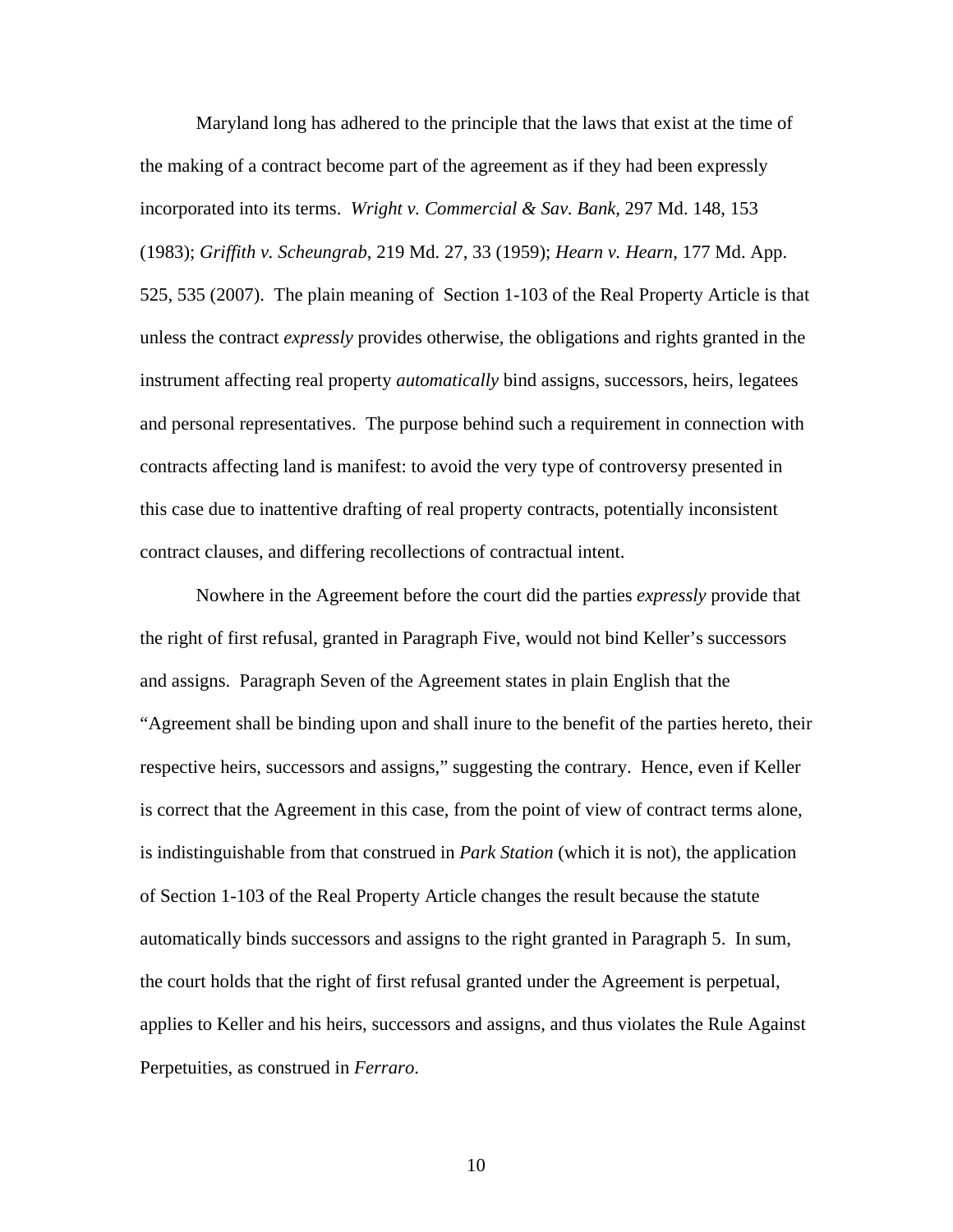### IV. The Remedy

 Keller contends that the remedy in this case simply is to void Randolph Buildings' right of first refusal but keep for himself, and specifically enforce in equity, the easements over Randolph Buildings' land. Randolph Buildings sees it differently, contending that Keller (and his successors and assigns) should not be permitted to have perpetual easements over its land without the burden of the bargained for exchange of the perpetual right of first refusal.

 Keller asks the court to simply strike the right of first refusal from the Agreement but to enforce what remains, as if this case simply involved a gift or a bequest that vested too remotely. Keller also posits that the court cannot rescind the Agreement simply because the parties made a mistake of law when drafting the Agreement. *See Janusz v. Gilliam*, 404 Md. 524, 535–37 (2008) ("[W]e hold that the mutual mistake of law made by the parties is not, as a matter of law, grounds for rescission.")

Randolph Buildings, on the other hand, argues that there has been a complete failure of consideration. It also contends equity may decline to enforce an agreement when there has been a mistake of fact, or no meeting of the minds. *See 4500 Suitland Road Corp. v. Ciccarello*, 269 Md. 444, 415–53 (1973); *see also Hupp v. Geo. R. Rembold Bldg. Co*., 279 Md. 597, 600 (1977) (discussing when specific performance may be denied).

 The concept of failure of consideration in this case actually means the failure of performance. *See* J. Perillo, *Calamari and Perillo on Contracts* § 11.21 (5<sup>th</sup> Ed. 2003). A contract was formed in the case *sub judice* when the parties exchanged promises in 1991. The problem here does not relate to the formation of the Agreement but to its